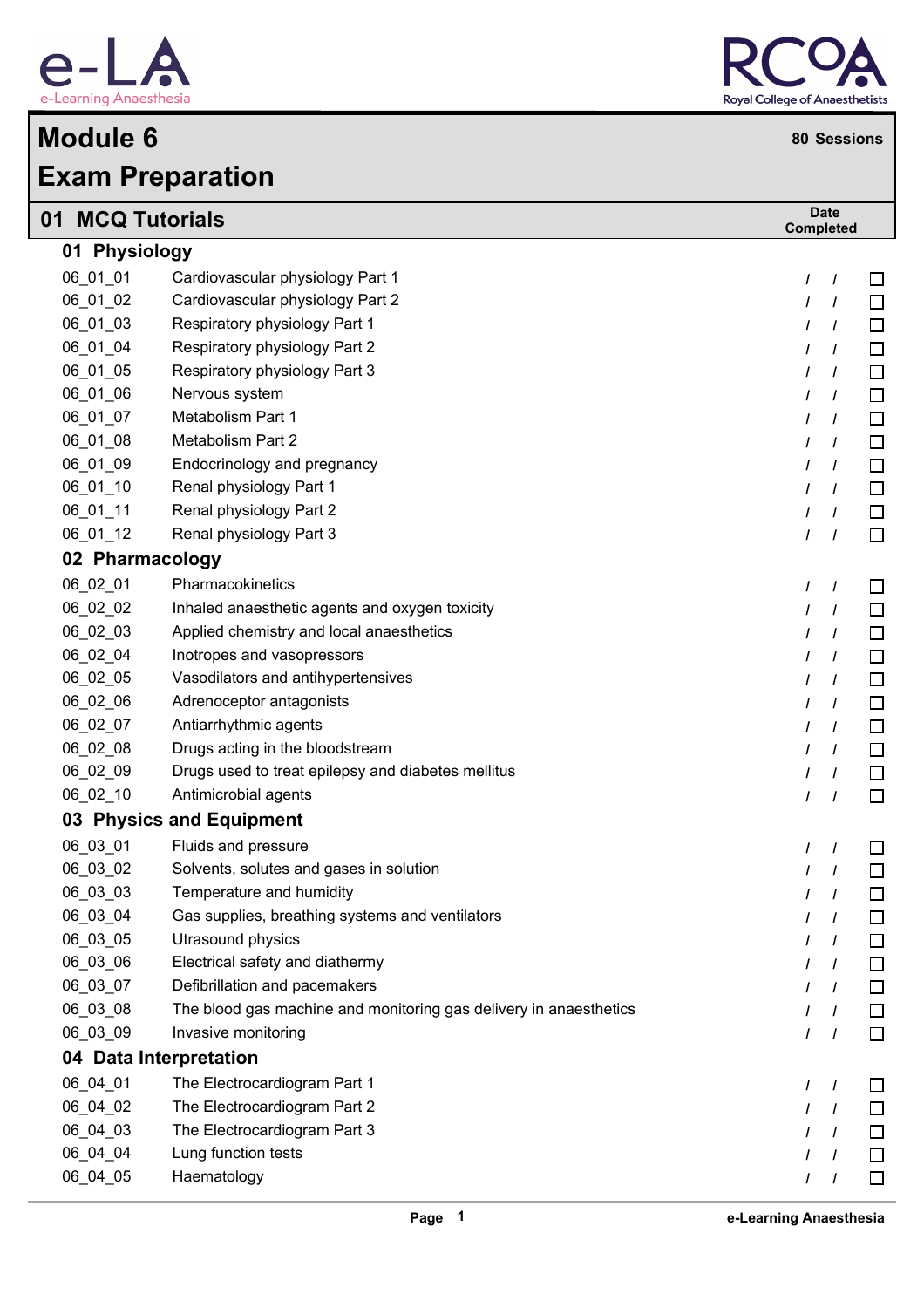

 $\lceil$ 



| 06_04_06        | Biochemistry                                         | $\prime$<br>$\prime$            | $\Box$ |
|-----------------|------------------------------------------------------|---------------------------------|--------|
| 02 MCQ Papers   |                                                      | <b>Date</b><br><b>Completed</b> |        |
| 05 Physiology   |                                                      |                                 |        |
| 06_05_01        | Cardiovascular physiology 1 MCQs                     | $\prime$<br>I                   | ப      |
| 06_05_02        | Cardiovascular physiology 2 MCQs                     | $\prime$<br>$\prime$            | $\Box$ |
| 06_05_03        | Respiratory physiology 1 MCQs                        | 7<br>I                          | □      |
| 06_05_04        | Respiratory physiology 2 MCQs                        | I<br>$\prime$                   | □      |
| 06_05_05        | Nervous system MCQs                                  | $\prime$<br>$\prime$            | □      |
| 06_05_06        | Liver physiology MCQs                                | $\prime$<br>$\prime$            | □      |
| 06_05_07        | Gastointestinal tract physiology MCQs                | $\prime$<br>$\prime$            | $\Box$ |
| 06_05_08        | Muscle physiology MCQs                               | $\prime$<br>$\prime$            | □      |
| 06_05_09        | Metabolism physiology MCQs                           | $\prime$<br>$\prime$            | $\Box$ |
| 06_05_10        | <b>Endocrinology MCQs</b>                            | $\prime$<br>$\prime$            | □      |
| 06_05_11        | Pregnancy MCQs                                       | I<br>$\prime$                   | $\Box$ |
| 06_05_12        | Renal physiology MCQs                                | $\prime$<br>$\prime$            | □      |
| 06 Pharmacology |                                                      |                                 |        |
| 06_06_01        | Applied chemistry MCQs                               | $\prime$<br>$\prime$            | $\Box$ |
| 06_06_02        | Pharmacodynamics MCQs                                | $\prime$<br>$\prime$            | $\Box$ |
| 06_06_03        | <b>Pharmacokinetics MCQs</b>                         | $\prime$<br>$\prime$            | □      |
| 06_06_04        | Inhalational agents MCQs                             | $\prime$<br>$\prime$            | □      |
| 06_06_05        | Intravenous agents and sedatives MCQs                | $\prime$<br>$\prime$            | □      |
| 06_06_06        | Local anaesthetic agents MCQs                        | I<br>$\prime$                   | □      |
| 06_06_07        | Analgesic agents MCQs                                | $\prime$<br>$\prime$            | $\Box$ |
| 06_06_08        | Musice relaxant pharmacology MCQs                    | $\prime$<br>$\prime$            | □      |
| 06_06_09        | Cardiovascular pharmacology 1 MCQs                   | $\prime$<br>$\prime$            | $\Box$ |
| 06_06_10        | Cardiovascular pharmacology 2 MCQs                   | $\prime$<br>$\prime$            | □      |
| 06_06_11        | Cardiovascular pharmacology 3 MCQs                   | $\prime$<br>$\prime$            | $\Box$ |
| 06_06_12        | Drugs acting in the bloodstream MCQs                 | $\prime$<br>$\prime$            | □      |
| 06_06_13        | Drugs acting on the respiratory system MCQs          | $\mathcal{L}$                   | $\Box$ |
| 06_06_14        | Drugs acting on the GI tract MCQs                    | $\prime$<br>$\prime$            | ப      |
| 06_06_15        | Drugs used in the treatment of epilepsy MCQs         | L<br>$\prime$                   | $\Box$ |
| 06_06_16        | Drugs used in the treatment of diabetes MCQs         | $\prime$<br>T                   | $\Box$ |
| 06_06_17        | Antimicrobial agents MCQs                            | $\prime$<br>$\prime$            | $\Box$ |
|                 | 07 Physics and Equipment                             |                                 |        |
| 06_07_01        | Fluids and pressure MCQs                             | $\prime$<br>$\prime$            | ப      |
| 06_07_02        | Gases MCQs                                           | $\prime$                        | $\Box$ |
| 06_07_03        | Solvents, solutes and gases in solution MCQs         | $\prime$<br>T                   | $\Box$ |
| 06_07_04        | Temperature and humidity MCQs                        | $\prime$<br>$\prime$            | $\Box$ |
| 06_07_05        | Gas supplies MCQs                                    | $\prime$<br>T                   | $\Box$ |
| 06_07_06        | The anaesthetic machine (including vapourisers) MCQs | $\prime$<br>$\prime$            | $\Box$ |
| 06_07_07        | <b>Breathing systems MCQs</b>                        | $\prime$<br>$\prime$            | $\Box$ |
| 06_07_08        | Sine wave, US and Doppler MCQs                       | $\prime$<br>$\prime$            | $\Box$ |
| 06_07_09        | <b>Electrical signals MCQs</b>                       | $\prime$<br>T                   | $\Box$ |
| 06_07_10        | <b>Electrical safety MCQs</b>                        | $\prime$<br>$\prime$            | $\Box$ |
| 06_07_11        | Monitoring of gas delivery MCQs                      | $\prime$<br>$\prime$            | □      |
|                 |                                                      |                                 |        |